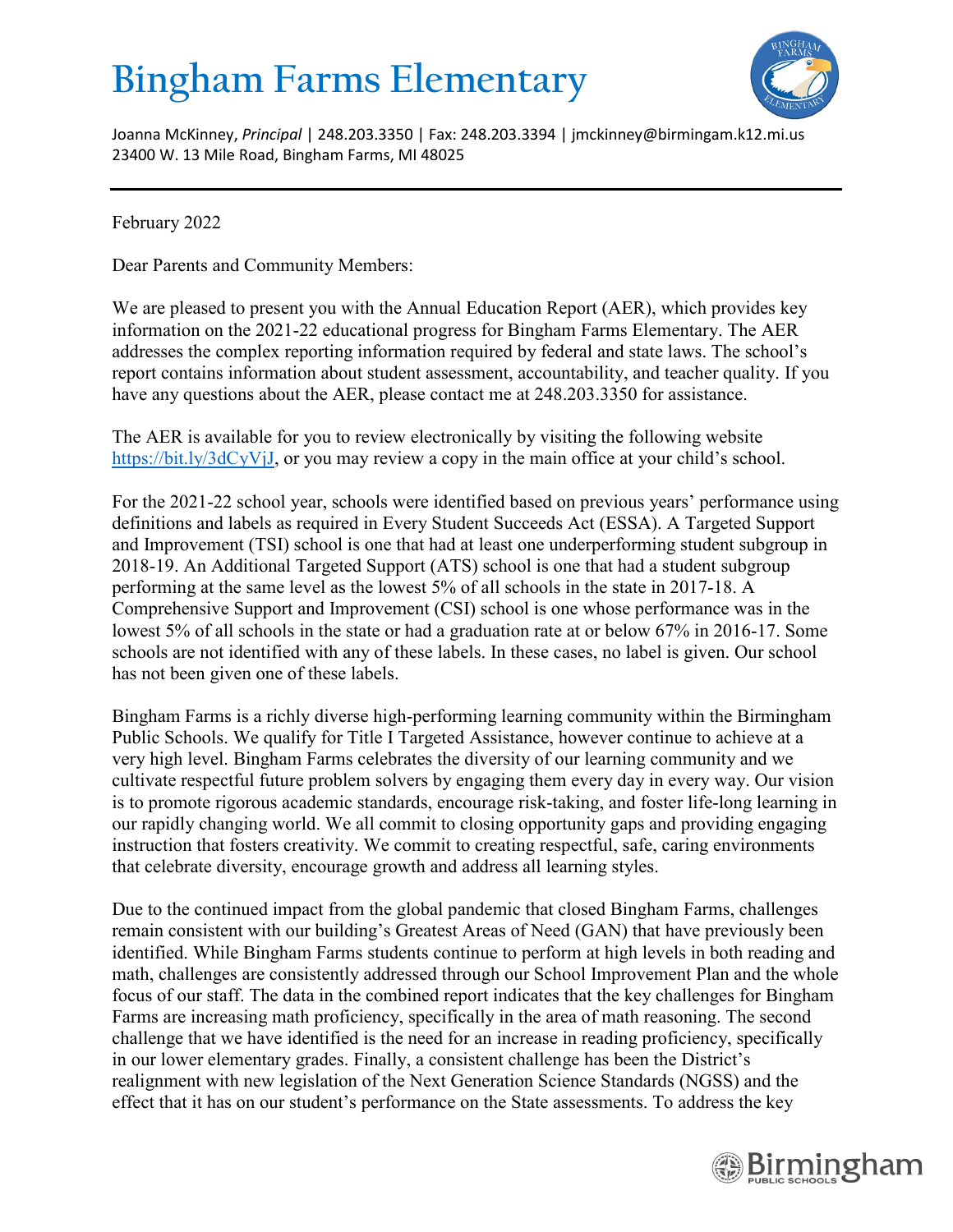challenges of the data from our summative assessments, we have worked to increase reading, math, and science proficiency.

To exceed or increase math proficiency, our students will show growth in the numbers and operations content strand. Our progress of this goal will be measured by the Northwest Evaluation Association math assessment, District common assessments and a targeted building goal. Some key initiatives have been the adoption of the following programs: full integration of a District adopted math resource (Math Expressions), professional development on the eight standards for mathematical practice, math talks and reasoning, as well as small group instruction and math workshop. To exceed or increase reading proficiency, our students will show growth in informational reading, literature, and foundational skills/vocabulary. Our progress of this goal will be measured through the Fountas and Pinnell Benchmark Assessment System (fiction and non-fiction) and Northwest Evaluation Association reading assessment. Some key initiatives have been the adoption of the following programs: Jan Richardson: The Next Step Forward in Guided Reading, Lucy Calkins Units of Study for Reading Writing, and Phonics (Grades K-2), and small group intervention groups with our Reading and/or Instructional Specialists. Finally, to increase proficiency on State assessments, we have aligned Science curriculum items with Next Generation Science Standards (NGSS) to address pacing related to the M-STEP. Each grade level is utilizing updated hands-on FOSS Kits, based on the Next Generation Science Standards. In addition, District-wide K12 Science professional learning has also been offered.

State law requires that we also report additional information.

- 1. Birmingham Public Schools is a closed district, which means that families must live within the district to be placed at a neighborhood school. Tuition-based programs are available for out-of-district families interested in attending our district.
- 2. THE STATUS OF THE 3-5 YEAR SCHOOL IMPROVEMENT PLAN We have continued to focus our efforts on 3 main areas (reading, math, science and creating a culture based on restorative practices). At Bingham Farms our SMART Goal focused on our Math Instruction and we continue to implement best practices in that area. Our Target was scaffolded over a five-year period for at least 80% of our students to make one full year's growth in their NWEA RIT score. This impacts second through fifth grade students. At Bingham Farms Elementary School, staff continues to implement 21st Century Teaching and Learning practices. This year we will continue to use the 8 Math Practices for the new engaging, rigorous Common Core standards. Teachers will continue to implement research based, engaging, math programs, and how to deliver math in a more engaging fashion. This will more closely align our math instruction to the Common Core State Standards. Specifically, we have made and will continue our development in Math workshop, math journaling and "Math Talk" as premier engaging classroom instruction. We will continue to implement Readers and Writers Workshop utilizing the Lucy Calkins units of study in all of our classrooms.
- 3. BPS offers specialized schools to students within the district.
	- a. Birmingham Covington School is a 3-8 district-wide school of choice open to BPS students with a special emphasis on science and technology. Interested

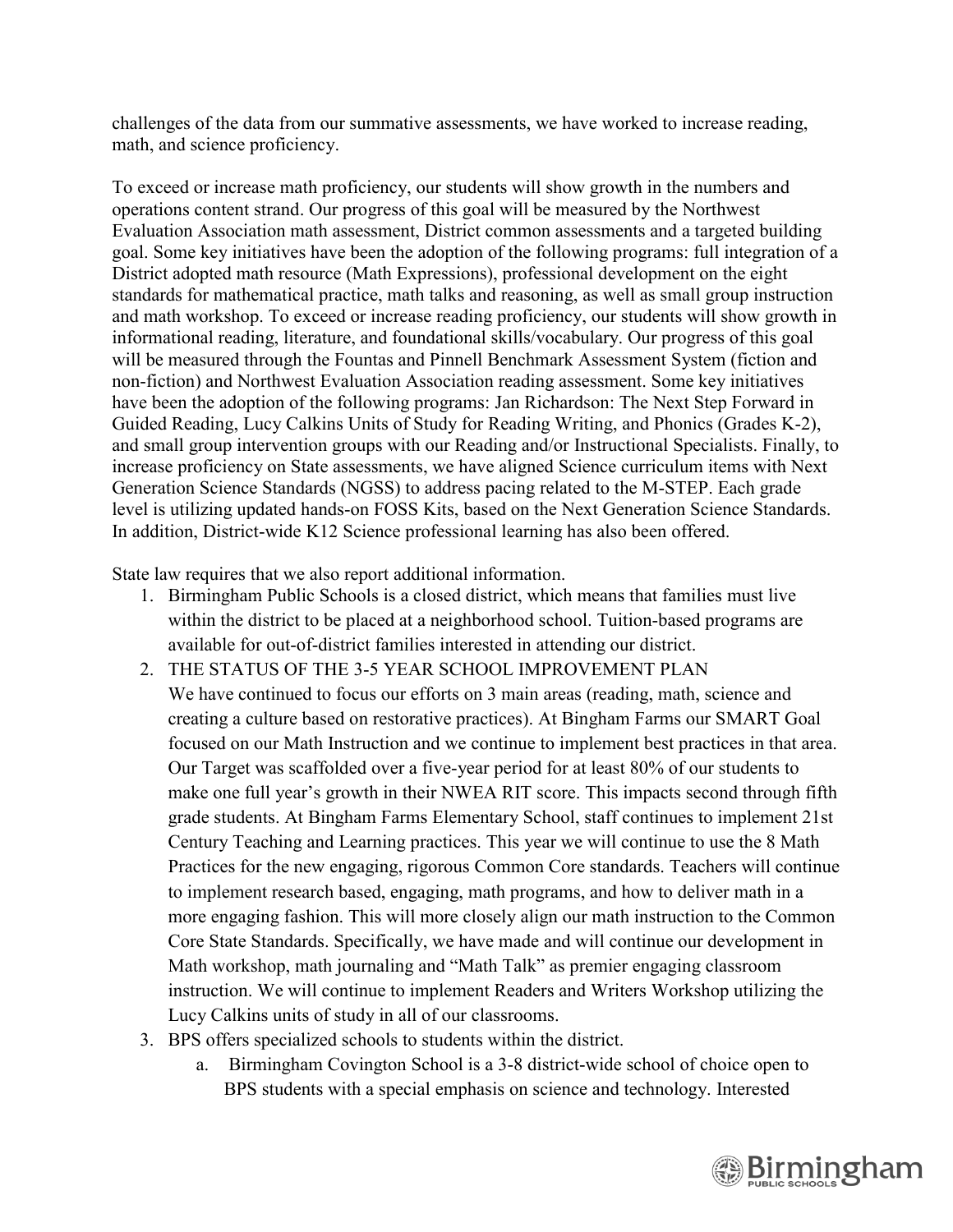students may register to enroll. If there aren't enough spaces available, a lottery is held in January to select students for the upcoming school year.

- b. Lincoln Street Alternative High School seeks to develop the unique talents of their students by providing them the opportunity to acquire the skills, knowledge and attitude necessary to live successfully in a changing world. LSAHS provides a flexible learning environment in a family atmosphere that encourages student decision-making, critical thinking, understanding of and appreciation for individual and cultural differences, and good citizenship in our society.
- c. BPS partners with the International Academy to offer the International Baccalaureate program to high school students. Currently, the district holds 80 seats for interested students accepted into the program.
- d. Oakland Schools Technical Campus Southeast is an extension of the high school program and provides nine educational clusters which are developed around broad occupational areas containing many different, but related, career training options for students.
- 4. BPS adheres to the Career and College Readiness academic standards and Michigan Merit Curriculum from the State of Michigan. Information on these can be found at http://tinyurl.com/MI-Standards. In addition, our district continues to work to fully align our K-12 curriculum with state and national standards. As work progresses on these efforts, information will be made available to parents on our district website under the Teaching and Learning Department page.
- 5. The state requires each district to administer district-selected tests in English Language Arts and Mathematics in first through eighth grade. BPS uses assessments closely tied to its curriculum. Students in grades 1-5 are assessed each spring with the NWEA scores for both Math and ELA.

| <b>NWEA Reading</b>        |             | <b>RIT Mean Score</b> |                       |       |       |       |
|----------------------------|-------------|-----------------------|-----------------------|-------|-------|-------|
|                            | Year        | 1st                   | 2nd                   | 3rd   | 4th   | 5th   |
| <b>Bingham Farms</b>       | Spring 2021 | 180.5                 | 190.8                 | 200.3 | 209.1 | 210   |
| <b>Bingham Farms</b>       | Spring 2019 | 181.8                 | 198.2                 | 200.2 | 207.2 | 210.0 |
| <b>Bingham Farms</b>       | Spring 2018 | 190.3                 | 195.7                 | 204.9 | 201.1 | 213.3 |
| <b>NWEA National Norms</b> | Spring 2020 | 171.4                 | 185.6                 | 197.1 | 204.8 | 211   |
|                            |             |                       | <b>RIT Mean Score</b> |       |       |       |
| <b>NWEA Math</b>           | Year        | 1st                   | 2nd                   | 3rd   | 4th   | 5th   |
| <b>Bingham Farms</b>       | Spring 2021 | 183.4                 | 199.2                 | 199.5 | 213.8 | 216.7 |
| <b>Bingham Farms</b>       | Spring 2019 | 186.0                 | 211.5                 | 201.1 | 208.7 | 218.3 |
| <b>Bingham Farms</b>       | Spring 2018 | 191.8                 | 193.5                 | 205.0 | 204.3 | 217.7 |
| <b>NWEA National Norms</b> | Spring 2020 | 176.4                 | 189.4                 | 201.1 | 210.5 | 218.8 |